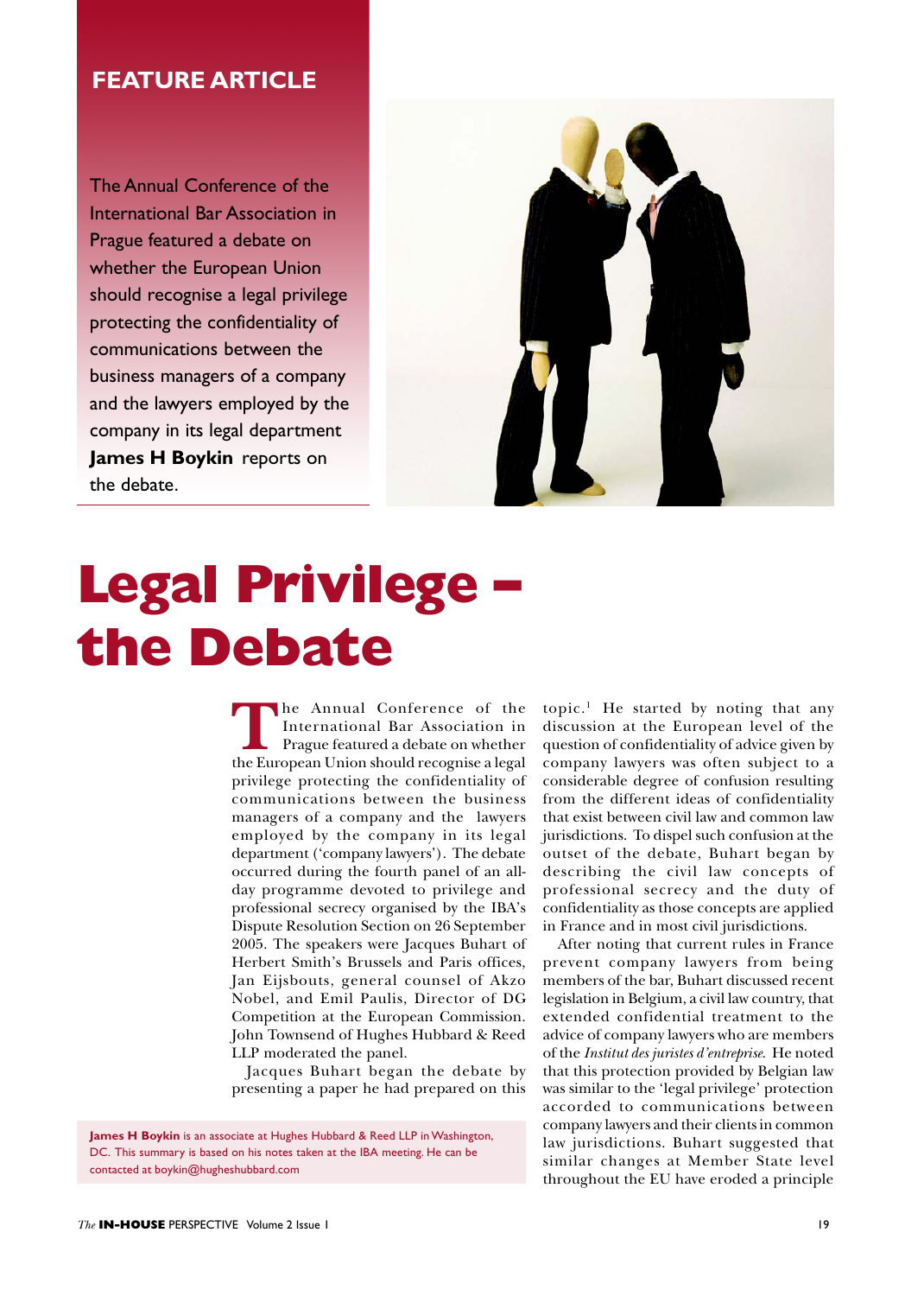## **FEATURE ARTICLE**

foundation for the rule expressed by the European Court of Justice in the *AM&S* case.<sup>2</sup>

Buhart went on to discuss the hardships imposed on companies doing business in Europe by the limitations on legal privilege recognised in the EU under the *AM&S* rule.

He highlighted the apparent irony of according privilege to the internal communications of Commission and Council employees while simultaneously refusing to treat the communications of company lawyers as privileged. He further explained how the refusal to recognise as privileged the communications between business people and company lawyers has had an adverse impact on corporations operating in Europe. This effect will be even greater now that the Commission's enforcement powers have been reinforced by Regulation 1/2003.3

Eijsbouts began his presentation, entitled 'In-house legal privilege as a compliance tool in corporate governance,' by describing the factual background of the case involving his company currently pending before the European Court of First Instance, in which the *AM&S* rule is called into question.4 The decision to start the case was based on the practical experience of the company in a new and very comprehensive and thorough competition law compliance programme, which began in 1999. He stressed the importance of confidential legal advice as an indispensable corporate governance tool essential for ensuring compliance. Noting that a company's reputation is one of its most essential assets and that any damage to a company's reputation is costly and difficult to repair, he elaborated on the many roles that company lawyers play in protecting a company's reputation and ensuring compliance, by providing sound and confidential legal advice on which management can base effective corporate governance decisions. Emphasising today's complex and globalised business environment, Eijsbouts said that it is very difficult (if not impossible) for outside counsel to fulfil this role and render the assistance required.

Eijsbouts highlighted the necessity of having effective compliance programmes for various areas of legislation in multiple jurisdictions – informed by sound legal advice in the context of what he called the 'Legal Imperative of Compliance', exemplified by corporate governance statutes and regulations such as the rule-based SarbanesOxley Act in the United States and the principle-based codes in EU countries. All of these acts and regulations require comprehensive codes of conduct, covering both hard laws and ethical standards, as well as monitoring and assessment systems.

Eijsbouts stressed both the necessity and the utility of according legal privilege to the advice of company lawyers, in order for those lawyers to be best positioned and equipped to fulfill their important roles of helping the corporations they work for to comply with the law. Because effective compliance in today's business environment realistically requires that companies have uninhibited access to legal advice from their company lawyers, it is in the best interests of the company, its stakeholders, and especially the regulators that the advice companies receive from their in-house lawyers be treated as privileged.

Emil Paulis outlined the policy considerations behind the European Commission's position that the advice of company lawyers should not be shielded from regulatory scrutiny by any rule of legal privilege. He began by observing that the big difference between outside lawyers and those employed directly by companies is that company lawyers are not independent of their employers, because the employment relationship creates an inherent conflict of interest. Paulis stressed that the Commission does not believe that company lawyers are inferior to their colleagues in private practice, but rather that a lack of independence is the inevitable consequence of any employment relationship.

Paulis said that the problem of the company lawyer's lack of independence would not be solved by the company lawyer becoming a member of the Bar. Bar membership is immaterial to the issue of privilege for company lawyers, because professional rules setting standards for attorney conduct are inherently inadequate for resolving the conflict of interest created by the employment relationship. He disagreed with Jacques Buhart's view that the rule of privilege set down in *AM&S* had become outmoded as a result of several European Union Member States having changed their internal rules of privilege. With respect to the use of Belgium in particular as an example of a country that had extended privilege to company lawyers as long as the company lawyers' conduct was regulated by an independent professional association, he said that this aim could only